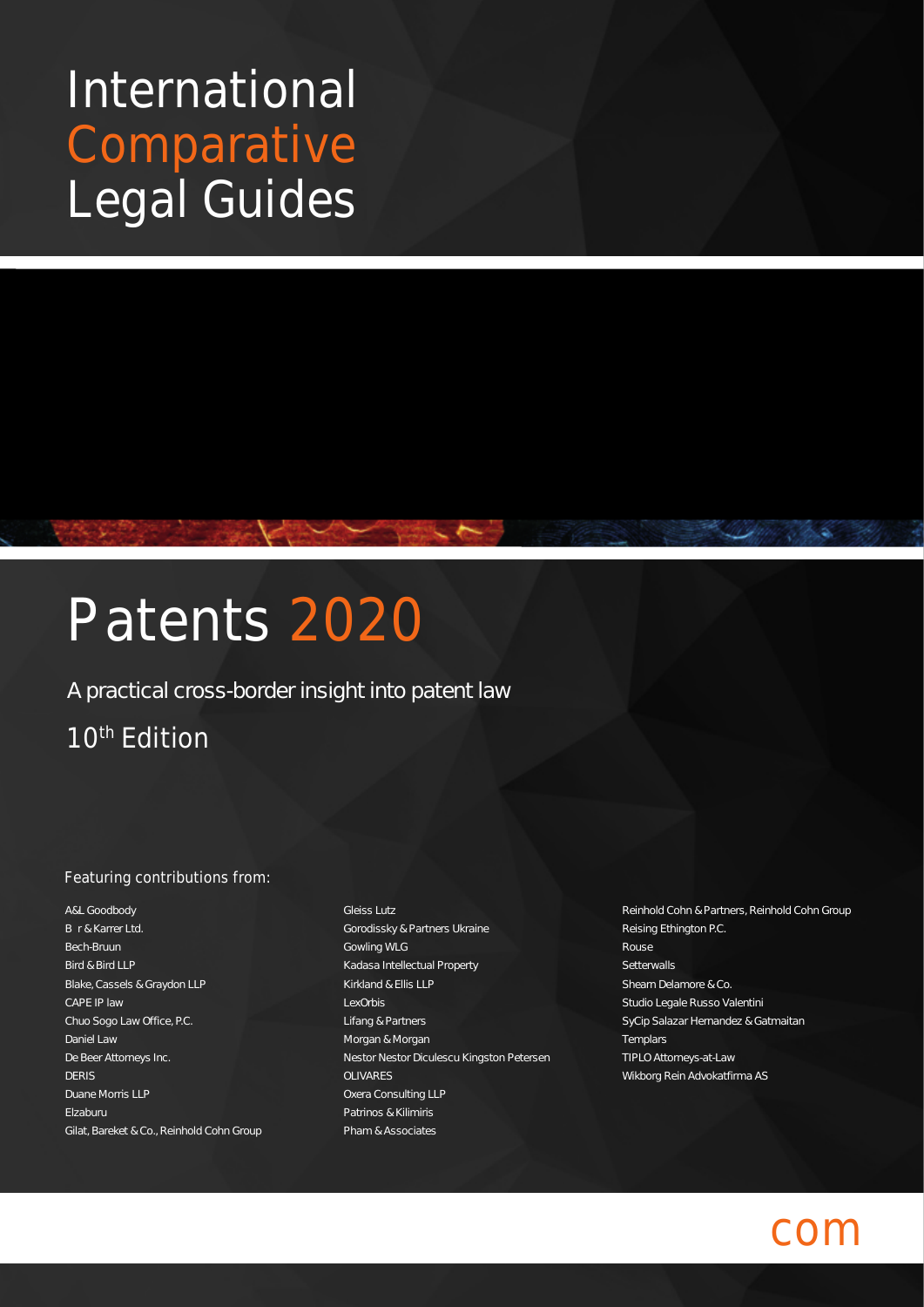## Expert Chapters

- <sup>1</sup> International FRAND: The last 18 months and what lies ahead Jane Mutimear & Richard Vary, Bird & Bird LLP Valuation of FRAND: Recent developments and looking forward Dr. Avantika Chowdhury & Shreya Gupta, Oxera Consulting LLP 12 Can We Just Be Reasonable? Scott A. Hogan, Reising Ethington P.C. <sup>17</sup> Many (Un)happy Returns: Government Cannot Initiate Post-Grant Invalidation Proceedings Under the America Invents Act, U.S. Supreme Court Says
	- D. Stuart Bartow, Duane Morris LLP
	- 21 Amendments to the Russian Legislation on Inventions and Utility Models Maxim Sobolev, Rouse & Co. International (UK) Limited (Moscow Branch)
	- Gulf Co-operation Council Countries Patent Landscape Sara Holder, Rouse & Co. International Mohammad Jomoa, Kadasa Intellectual Property

## Country Q&A Chapters



| 1 H I F | <b>Israel</b> |
|---------|---------------|
|         | Reinh         |
|         |               |

#### hold Cohn Group: Eran Bareket & Ronnie Benshafrut





Studio Legale Russo Valentini: Roberto Bonatti

129 Japan

Chuo Sogo Law Office, P.C.: Naoko Nakatsukasa

137 Malaysia Shearn Delamore & Co.: Timothy Siaw & Pravind Chandra

#### 144 Mexico

OLIVARES: Daniel Sanchez y Bejar, Sergio Luis Olivares Lobato & José Alejandro Luna Fandiño

#### 154 Myanmar



Rouse: Fabrice Mattei & Moe Mynn Thu



#### 168 Norway

Wikborg Rein Advokatfirma AS: Gunnar Meyer & Åse Røynestad Konsmo



Morgan & Morgan: María Eugenia Brenes Tovar

182 Philippines

SyCip Salazar Hernandez & Gatmaitan: Vida M. Panganiban-Alindogan & Anna Loraine M. Mendoza

#### 189 Romania

Nestor Nestor Diculescu Kingston Petersen: Sorina Olaru, Daniela Savin (Ghervas) & Alina Tace (Dumitru)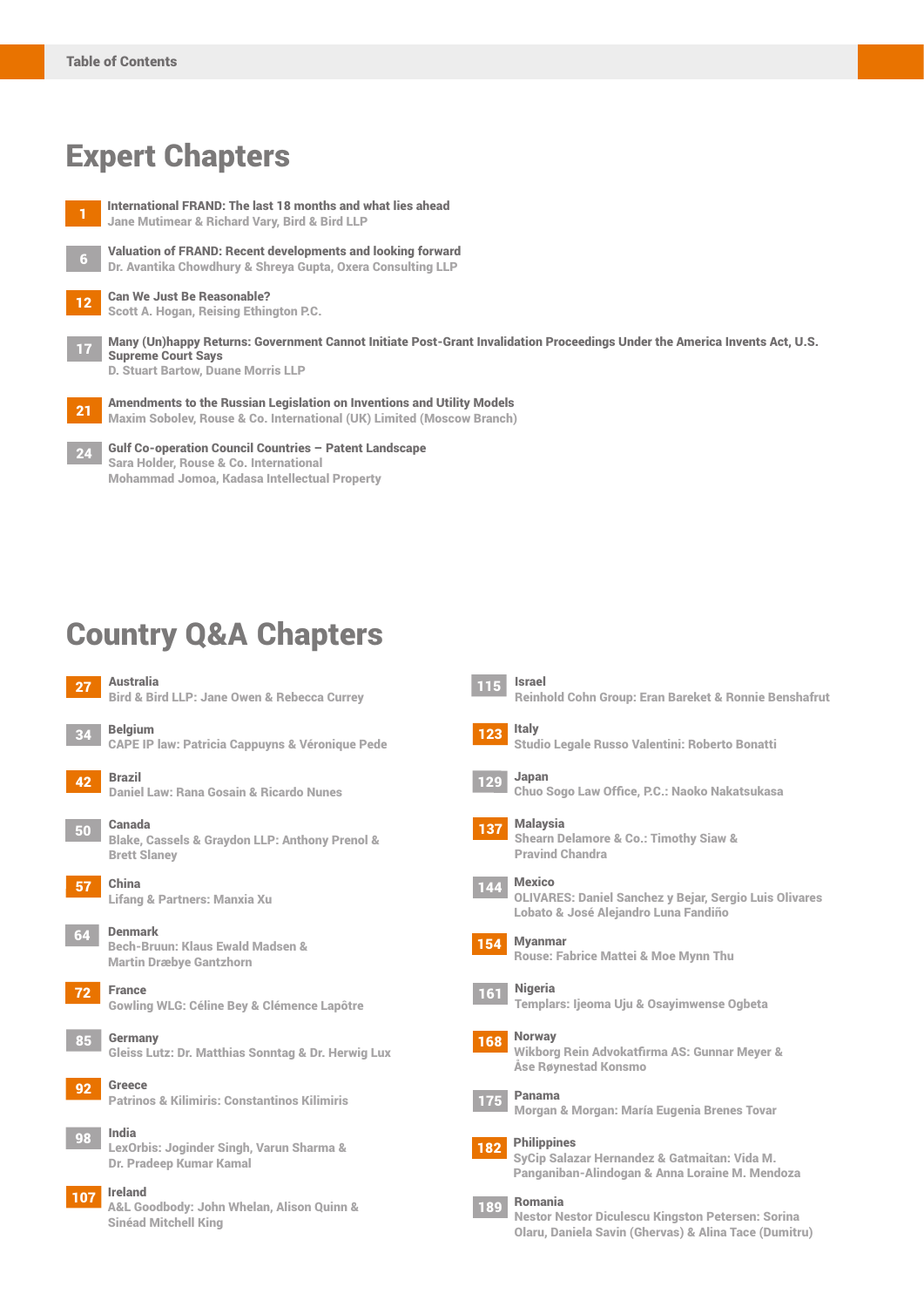#### 196 Russia

Rouse & Co. International (UK) Limited (Moscow Branch): Maxim Sobolev & Andrey Cherkasov

## 202 Saudi Arabia

Kadasa Intellectual Property (in association with Rouse & Co. International): Mohammad Jomoa & Sara Holder

#### 209 South Africa

De Beer Attorneys Inc.: Elaine Bergenthuin & Claire Gibson

#### $217$  Spain

Elzaburu: Colm Ahern & Alessandro Pelliccioni

#### 22<sub>2</sub> Sweden Setterwalls: Martin Levinsohn & Per Lidman



230 Switzerland Bär & Karrer Ltd.: Dr. Markus Wang & Dr. Jonas Bornhauser

#### 238 Taiwan

TIPLO Attorneys-at-Law: J. K. Lin & H. G. Chen



Rouse: Fabrice Mattei & Manoon Changchumni



Deriş Attorney-At-Law Partnership: Mehmet Nazım Aydın Deriş, Okan Çan & Oya Yalvaç

264 Ukraine Gorodissky & Partners Ukraine: Nina Moshynska



272 United Arab Emirates Rouse & Co. International: Sara Holder

278 United Kingdom Bird & Bird LLP: Katharine Stephens & Audrey Horton



Kirkland & Ellis LLP: Kenneth R. Adamo & Eugene Goryunov



Pham & Associates: Pham Vu Khanh Toan

# ICLG.com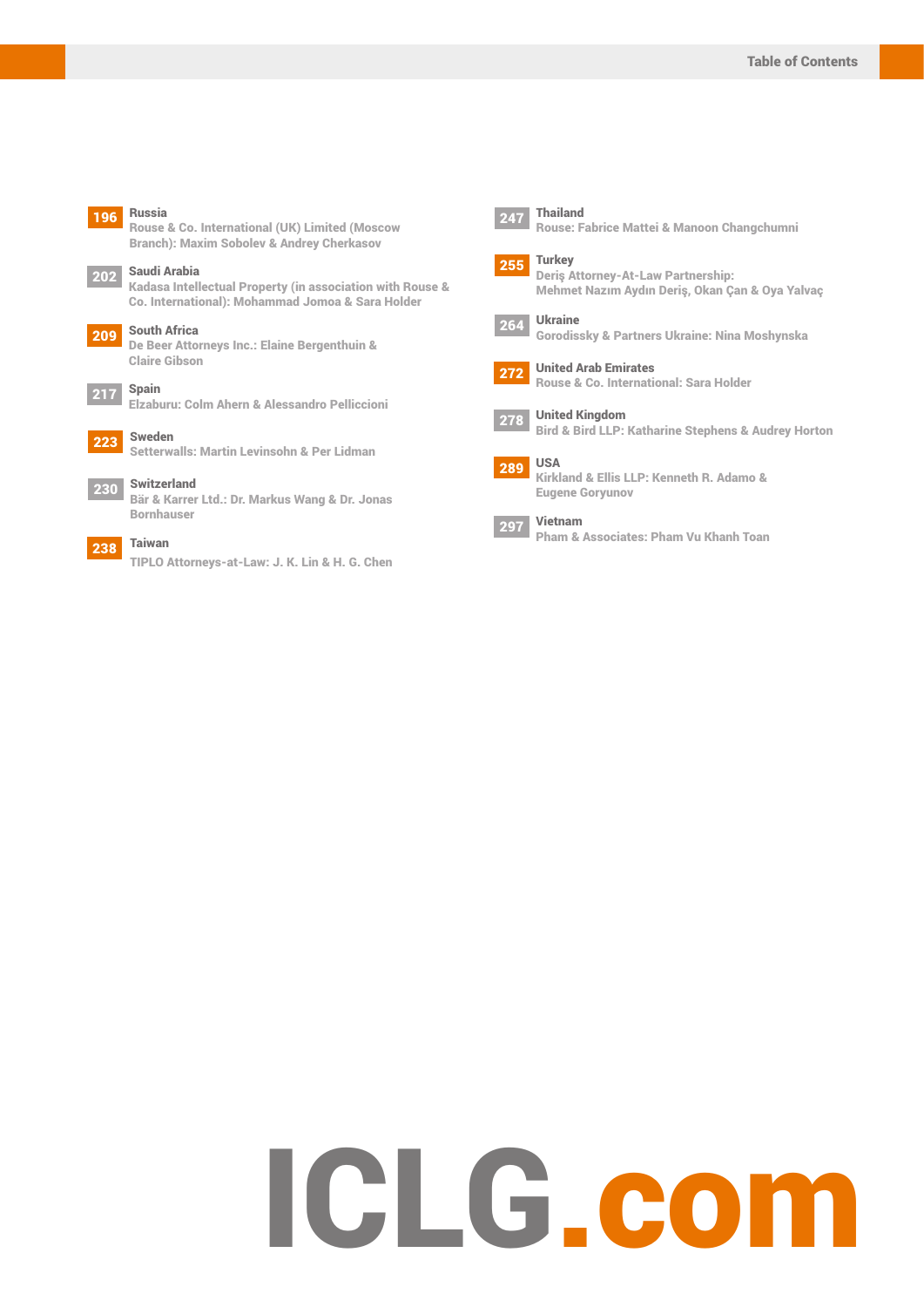## **Mexico**



Daniel Sanchez y Bejar



Sergio Luis Olivares Lobato



José Alejandro Luna Fandiño

#### 1 Patent Enforcement

OLIVARES

1.1 Before what tribunals can a patent be enforced against an infringer? Is there a choice between tribunals and what would influence a claimant's choice?

In Mexico, the problem of selecting the competent Judge or choosing jurisdiction is minimal. Indeed, the only venue to enforce a patent is through administrative proceedings (infringement action) before the Mexican Patent Office (IMPI), which is not a Court of Law, but a federal administrative entity. IP enforcement is federal law; no state law is available. However, the decisions of this agency on patent infringement cases can be appealed by any one of the intervening parties, thus bringing the matter up before a single specialised IP Court. The decision issued by a specialised IP court could be appealed before 20 Federal Circuit Courts at Mexico City; however, the case is turned randomly by a computer system. By territorial jurisdiction, IP matters are mainly decided at Mexico City.

1.2 Can the parties be required to undertake mediation before commencing court proceedings? Is mediation or arbitration a commonly used alternative to court proceedings?

There is a provision in the supplementary provisions to the Mexican Industrial Property Law (MIPL) establishing that prior to the issuance of the decision in the administrative proceeding at the first stage, when acting as a Judge in solving disputes, the IMPI has the prerogative to invite the parties to reach an amicable settlement. However, this option is poorly explored by the IMPI and the parties.

Mediation and arbitration are not common in patent litigation, perhaps due to the lack of culture of mediation and arbitration in Mexico, especially in administrative proceedings. We need to recall that patent litigation in Mexico (enforcement and validity) is decided under the umbrella of federal and administrative laws, and the appeal Courts reviewing the decisions by the IMPI are also Administrative Courts. In addition, parties may expect some difficulties in enforcing an arbitration award on the invalidation of patents, as it has not been tested if the IMPI would obey a private arbitration award and eventually proceed to cancel a patent based on an arbitration ruling. In this regard, we consider that there is no reason for the IMPI to refuse to observe an arbitration award related to the cancellation of a patent, but the degree of uncertainty has probably discouraged the use of alternative dispute solutions in Mexico for patent disputes.

#### 1.3 Who is permitted to represent parties to a patent dispute in court?

At the first stage before the IMPI, there is no legal requirement to represent individuals or companies in patent disputes, other than the formalities of the corresponding Power of Attorney, but there is no registration at the Bar or certifications required to represent a party in patent litigation at the first stage of the administrative proceedings before the IMPI, namely: infringement and invalidity actions. However, at the further two appeal stages, the nullity trial before the Federal Court for Tax and Administrative Affairs (FCTAA) and the Amparo suit before the Circuit Courts, the lawyers representing the parties are required to be attorneys at law, qualified at a federally licensed law school.

1.4 What has to be done to commence proceedings, what court fees have to be paid and how long does it generally take for proceedings to reach trial from commencement?

Traditionally, the Mexican Courts do not address the existence of patent infringement, as in accordance with the LIP, such cases must be filed and prosecuted with the IMPI. Arguments should be filed in writing and following applicable procedural rules to commence the procedure.

Government fees to commence a proceeding (patent infringement or invalidity) before the IMPI are around US\$73.

The proceeding before the IMPI usually lasts two years. This is the first stage; at least two additional stages are available.

1.5 Can a party be compelled to disclose relevant documents or materials to its adversary either before or after commencing proceedings, and if so, how?

The IMPI may obtain all the evidence deemed as necessary for the verification of facts that may constitute a violation of one or more of the rights protected by this Act or the administrative declaration procedures.

When the owner concerned or the alleged infringer has submitted sufficient evidence to reasonably have access to support its claims and has specified evidence relevant to the substantiation of its claims that is under the control of the opposing party, the IMPI may order the presentation of such evidence during the proceedings and, where applicable, this authority should ensure the conditions for the protection of confidential information.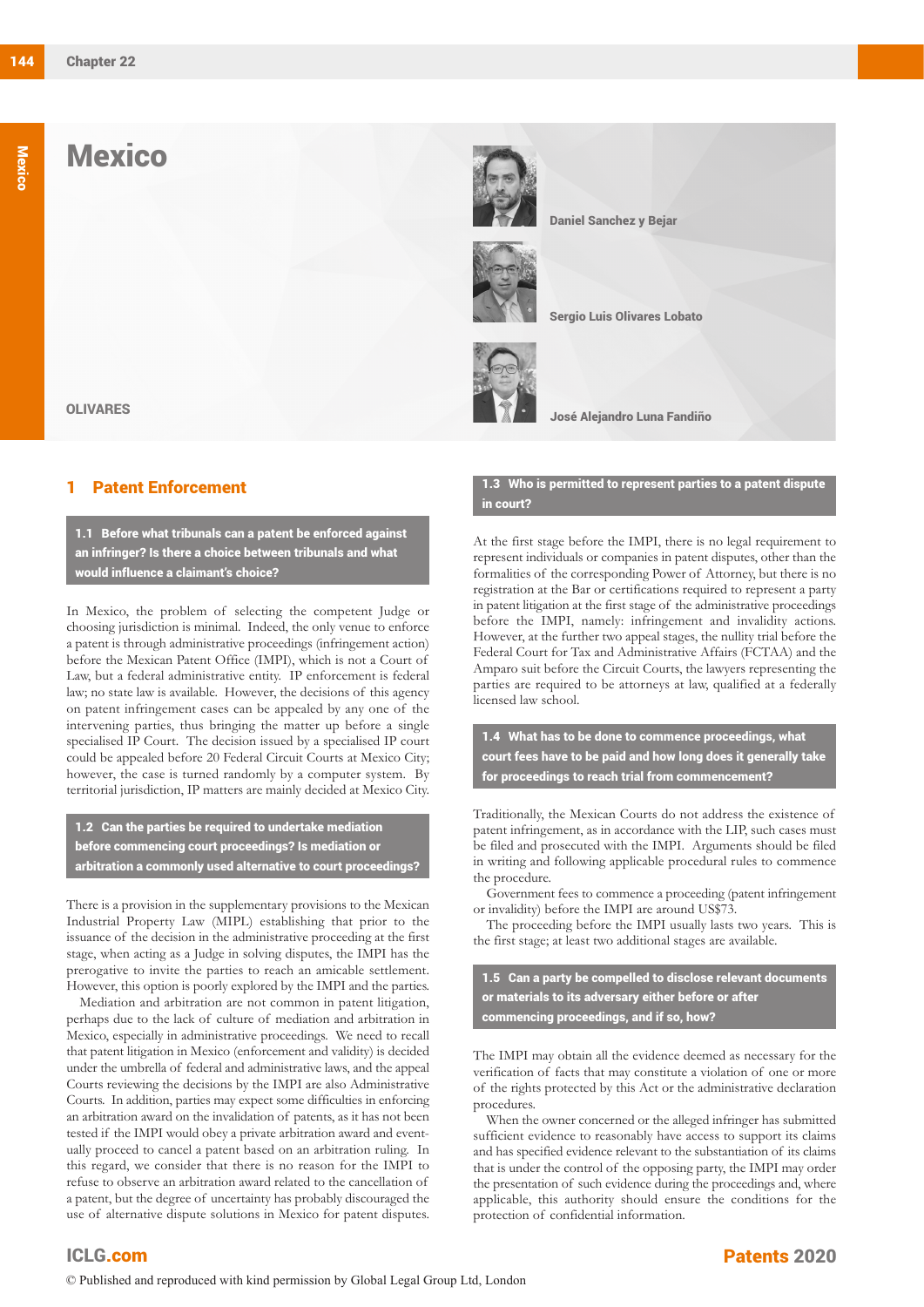1.6 What are the steps each party must take pre-trial? Is any technical evidence produced, and if so, how?

All pieces of evidence should be filed or announced with the original infringement claim or with the invalidity action before the IMPI. The applicable regulations do not contemplate a pre-trial stage; therefore, there is no evidence produced in such a stage, but its preparation may be necessary.

1.7 How are arguments and evidence presented at the trial? Can a party change its pleaded arguments before and/or at trial?

Arguments should be filed in writing and follow applicable procedural rules. All arguments and evidence must be filed along with the initial brief requesting the infringement action, with an exception being provided for supervening evidence. The general rule is no, parties cannot change their pleaded arguments, unless there are supervening or unknown facts.

1.8 How long does the trial generally last and how long is it before a judgment is made available?

The initial stage before the IMPI of a patent infringement action usually takes two years. Once the IMPI issues a decision, two further stages of appeals before Courts, lasting no less than three further years, are expected.

1.9 Is there any alternative shorter, flexible or streamlined procedure available? If so, what are the criteria for eligibility and what is the impact on procedure and overall timing to trial?

There is no alternative procedure for patent enforcement. As mentioned before, the only venue to enforce a patent is through administrative proceedings (infringement action) before the IMPI in first instance and thereafter appeal it before the competent Courts.

1.10 Are judgments made available to the public? If not as a matter of course, can third parties request copies of the judgment?

The IMPI does not make the judgments of patent infringement trials or any proceeding available to the public until they are final and beyond shadow of appeal, and some information regarding the decision remains confidential especially if the parties request it.

1.11 Are courts obliged to follow precedents from previous similar cases as a matter of binding or persuasive authority? Are decisions of any other jurisdictions of persuasive authority?

Only jurisprudence is mandatory for Courts. In fact, as the IMPI is an administrative authority, it is not part of the judiciary, thus they are not bound to follow jurisprudence. Briefly speaking, jurisprudence is construed by five rulings issued unanimously by the same Court or by the Supreme Court *en banc*, but this jurisprudence is mandatory for lower Courts from the judiciary. The IMPI has stated that as it is an administrative authority, jurisprudence and judicial precedents are not compulsory for them when deciding the administrative proceedings, but only persuasive. Legally speaking they are right; however, as they are acting as Judges when deciding contentious cases, ethically and as a matter of principle they should observe binding jurisprudence, as the higher appeal Courts will do so; otherwise, they would only be delaying the application of the binding jurisprudence.

1.12 Are there specialist judges or hearing officers, and if so, do they have a technical background?

The IMPI is considered the only authority to solve patent enforcement proceedings in the first instance.

In January 2009, a specialised IP Division at the Federal Administrative Courts began operating. This Division has jurisdiction to review all cases based on the IPL, the Federal Copyright Act, the Federal Law of Plant Varieties and other IPrelated provisions. The creation of this Division should help improve, in general terms, the applicable criteria for IP cases, but the three Magistrates forming this tribunal have no technical background. The last appeal stage is formed by Federal Circuit Magistrates; although they are highly capable in legal issues, they do not need to have IP or technical backgrounds.

1.13 What interest must a party have to bring (i) infringement, (ii) revocation, and (iii) declaratory proceedings?

- (1) Any patentee or licensee (unless expressly forbidden from doing so) has the right to prosecute a suit against a third party infringing his or her rights. A distributor may not bring a suit for infringement.
- (2) An accused infringer may counterclaim patent invalidity under formal or technical considerations, upon receiving the infringement suit before the IMPI, but it is not possible to request an additional judicial ruling or declaration.
- (3) Cease and desist letters provide the required legal standing to initiate invalidity actions. If pertaining to a specific industrial or commercial activity (i.e. the pharma industry), to provide legal standing, this is subject to debate and the Courts are divided.
- (4) Amendments to the patent law allow anyone to request the IMPI to initiate officially the cancellation proceeding against patents.
- (5) Simple legal standing, namely the mere business or commercial activity to challenge the validity of a patent, is under test before the Courts.

1.14 If declarations are available, can they (i) address non-infringement, and/or (ii) claim coverage over a technical standard or hypothetical activity?

In Mexico, non-infringement declarations are not available.

1.15 Can a party be liable for infringement as a secondary (as opposed to primary) infringer? Can a party infringe by supplying part of, but not all of, the infringing product or process?

There is no specific provision in the IP Law relating to the doctrine of contributory infringement, but there is some room to argue in favour of this doctrine; however, it has not been tested before the IMPI or the Courts. Actions may be brought against distributors of an infringing product, and provisional injunctions may be imposed on third parties to some extent.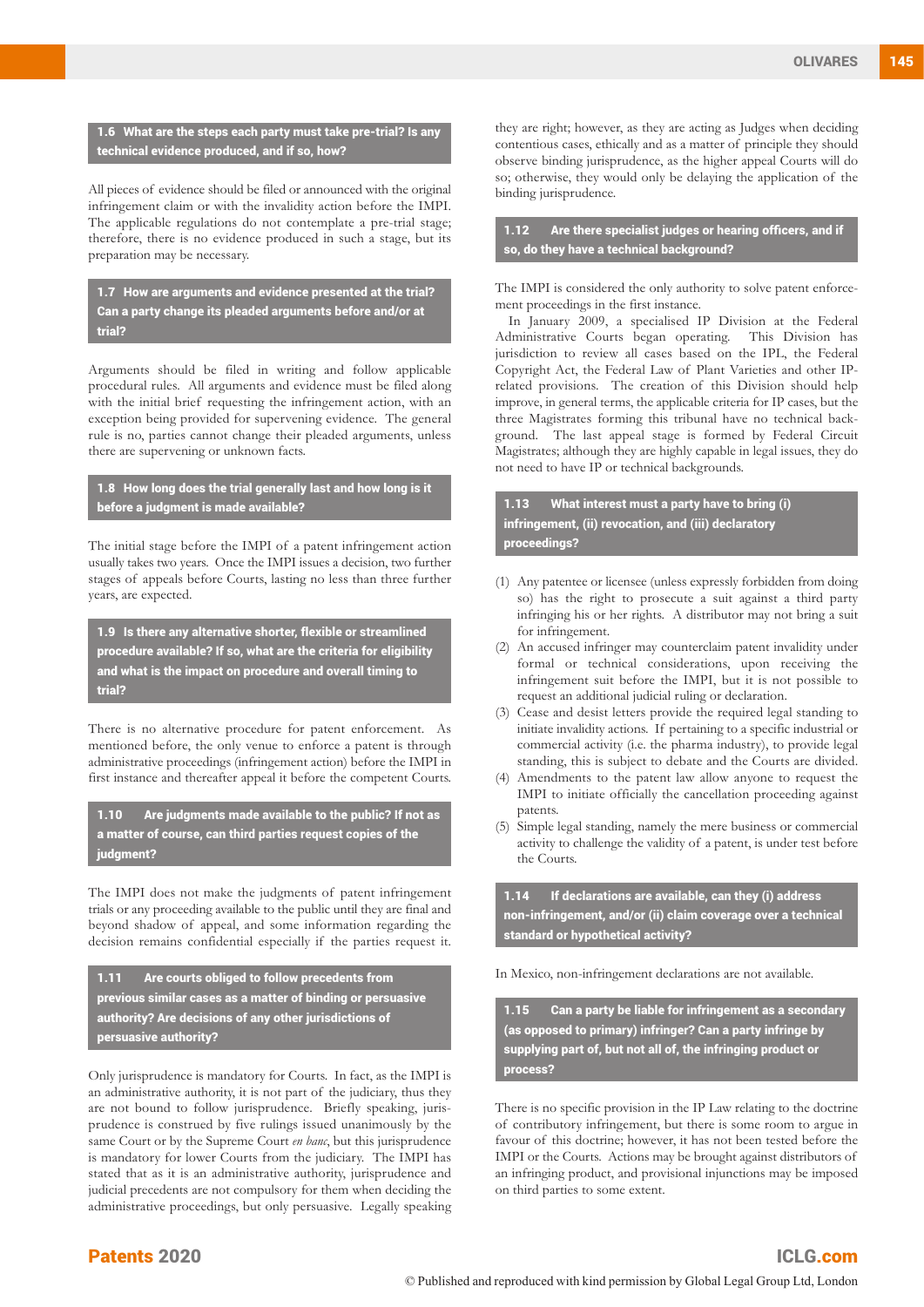1.16 Can a party be liable for infringement of a process patent by importing the product when the process is carried on outside the jurisdiction?

Yes, the infringement of a patent in Mexico includes the commercialisation and importation of a product derived from a patented process even if it is carried on outside Mexico.

1.17 Does the scope of protection of a patent claim extend to non-literal equivalents (a) in the context of challenges to validity, and (b) in relation to infringement??

For many years, it has been interpreted that only literal infringement is recognised under the current IP Law. Infringement under the doctrine of equivalents is not expressly provided in the law; a broader interpretation of the patent law to explore the doctrine of equivalents is required.

Nevertheless, recently a Circuit Court in Mexico ruled on behalf of a pharmaceutical company, considering the peripheral interpretation method as a precedent, since it is not mandatory.

The Circuit Court considered that, according to the Mexican rules and regulations, the intention of the legislator to grant the claim a fundamental role in the definition of the subject matter of the patent is very clear, since this rule allows the State to protect the industrial property to a greater extent and to prevent actions affecting such exclusivity or that constitute unfair competition and, if applicable, eradicate this practice by means of the imposition of the corresponding sanctions.

Therefore, the level of a possible infringing action shall be decreed based on the identification with the scope of protection of the claims that shall determine the existence of an eventual infringement due to identity or equivalence.

Although this ruling does not exactly implement the U.S. doctrine of equivalence, this is a positive start.

Concerning challenges to validity, there is no precedent that establishes that the scope of protection of a patent is extended to non-literal equivalents. Further, the law does not expressly recognise equivalents. However, from a broad interpretation of the patent law, it might be possible to raise an argument in favour of the applicability of the doctrine of equivalents in regard to invalidity actions.

1.18 Can a defence of patent invalidity be raised, and if so, how? Are there restrictions on such a defence e.g. where there is a pending opposition? Are the issues of validity and infringement heard in the same proceedings or are they bifurcated?

Although the issues of infringement and validity are prosecuted in different filings, they are decided at the same time, especially if the invalidity action is filed as a counterclaim; specifically, filed at the same time as the response to the infringement action is filed.

1.19 Is it a defence to infringement by equivalence that the equivalent would have lacked novelty or inventive step over the prior art at the priority date of the patent (the "*Formstein* defence")?

As explained before, the doctrine of equivalence is still developing in Mexico. The law does not expressly provide a defence to infringement by equivalence. However, the interpretation of the law provisions concerning patentability conditions and patentable subject matter, enable the application of the "*Formstein* defence".

ICLG.com

#### Other than lack of novelty and inventive step, what are the grounds for invalidity of a patent?

According to the IP Law, patents are valid unless proven otherwise. Thus, the IP Law establishes several grounds upon which a patent can be invalidated:

- (1) When it was granted in contravention of the provisions on requirements and conditions for the grant of patents or registrations of utility models and industrial designs.
- (2) When it was granted in contravention of the provisions of the law in force at the time when the patent or registration was granted. The nullity action based on this section may not be based on a challenge of the legal representation of the applicant when prosecuting and obtaining a patent or a registration.
- (3) When the application is abandoned during its prosecution.
- (4) When granted by error or serious oversight, or when it is granted to someone not entitled to obtain it.

The nullity actions mentioned under (1) and (2) may be filed at any time; the actions under (3) and (4) must be filed within five years, counted from the date on which the publication of the patent or registration in the Gazette becomes effective.

1.21 Are infringement proceedings stayed pending resolution of validity in another court or the Patent Office?

Under certain applicable procedural rules, yes; however, the general rule is to decide linked cases' invalidity and infringement simultaneously.

1.22 What other grounds of defence can be raised in addition to non-infringement or invalidity?

The basis of this defence is that the proper interpretation of the patent claim does not catch the alleged infringing product or process.

#### **Challenging the validity of patents**

Under the IP Law, patents are valid until the contrary is proven.

One of the most common defences in patent litigation in Mexico is to attack the validity of the allegedly infringed patent. As the patent exists, an administrative resolution is required to declare its annulment. This defence must be alleged when replying to the plaintiff 's claim, by means of a counterclaim. The IMPI will give notification of the counterclaim to the party who filed the original complaint. Both the infringement claim and the counterclaim should be resolved simultaneously to preclude the possibility of contradictory outcomes. The grounds for invalidating a patent are mentioned in question 1.15.

#### **Fair or experimental use**

This refers to the non-profit use of the patented invention.

#### **Roche Bolar Exception**

In the case of medicines, a party shall be entitled to apply for the registration of a product relating to a substance or active ingredient covered by a patent pertaining to someone else, if the application is filed within three years before the corresponding patent expires. This provision, supported by the "Roche Bolar Exception", would allow the applicant to start performing tests and experiments, in order to be ready to enter the market as soon as the patent has expired.

1.23 (a) Are preliminary injunctions available on (i) an *ex parte* basis, or (ii) an *inter partes* basis? In each case, what is the basis on which they are granted and is there a

© Published and reproduced with kind permission by Global Legal Group Ltd, London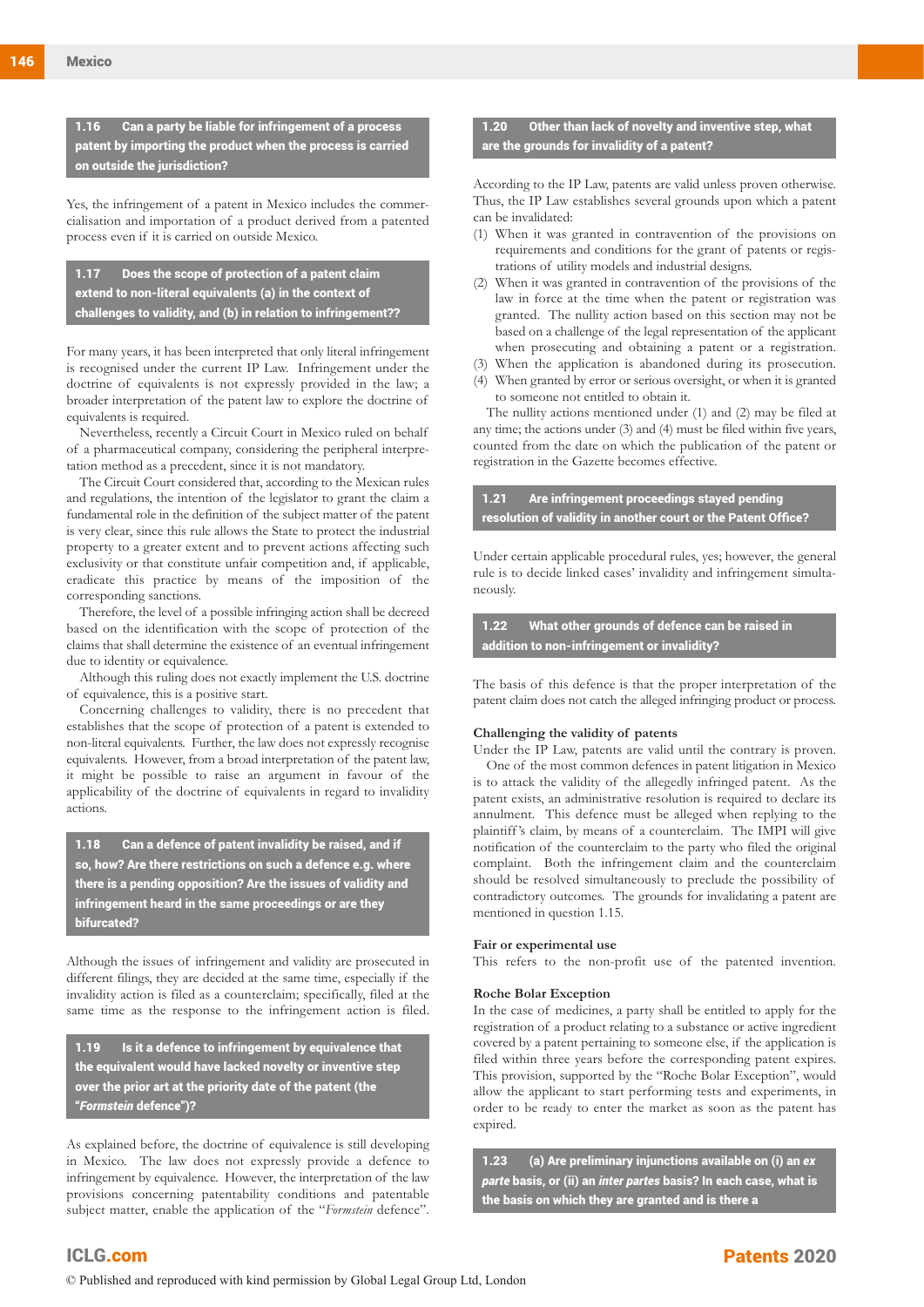requirement for a bond? Is it possible to file protective letters with the court to protect against *ex parte* injunctions? (b) Are final injunctions available?

The Mexican Patent and Trademark Law, provides so-called provisional injunctions whereby the IMPI can take certain important measures against infringers. The requirements to get the injunctions are:

- (1) Proof of a valid right.
- (2) Presumption of the violation of the patent.
- (3) Postage of a bond to guarantee damages.

If the plaintiff chooses to ask the IMPI for a provisional injunction, a bond will be fixed to warrant possible damages to the defendant. This injunction is to be petitioned in writing and, within a term of 20 days from its execution, the plaintiff is required to file a formal written claim infringement. Failure to do so will cause the plaintiff to lose the bond in favour of the defendant. Preliminary injunctions are available on an *ex parte* basis. However, once the injunctions have been notified to the defendant, this party has the right to place a counter-bond to have the effects of the provisional injunction stopped. The defendant has the right to allege whatever he may deem pertinent with respect to the provisional injunctions within a term of 10 days from the day of the execution.

Once the case is resolved by IMPI and infringement is found, definitive injunctions are imposed on the infringer.

It is possible to file a constitutional trial (Amparo) before the Federal District Courts to try to stop the imposition of preliminary injunctions. However, the admissibility and likelihood of success of such an action has to be assessed on a case-by-case basis.

1.24 Are damages or an account of profits assessed with the issues of infringement/validity or separately? On what basis are damages or an account of profits assessed? Are punitive damages available?

In April 2018, the Mexican Supreme Court published its final written decision, which was preliminarily issued at the end of 2017, relating to the interpretation of the so-called 40% rule for calculating damages. The Court examined whether this rule is appropriate and how it should be applied to the calculation of damages derived from violations of rights protected under the Mexican Industrial Property Law (IPL) covering patents, trademarks and designs (copyrights are governed by a different law and rules).

In summary, the 40% rule establishes that compensation derived from the violation of industrial property rights shall in no case be less than 40% of the sales of the infringing product at the price of sale to the consumers. The Supreme Court addressed the following questions: i) whether it was necessary to prove the "causal nexus" between the illicit act and the damage or harm to the plaintiff; ii) if the 40% rule is to be applied automatically and as a minimum floor to calculate damages; iii) whether the administrative decision of infringement *per se* – in this case, based on unfair competition – was enough to prove the harm and damage to the plaintiff; iv) if the IP law establishes a compensation for material (economic) and immaterial (moral-reputation) violations; v) whether compensation derived from acts of an unfair competition action needs to be proven by actual damages; and vi) what type of evidentiary items are appropriate to prove damages for compensation under the 40% rule, and whether this rule should be applied only as a method of quantifying compensation, or as a type of punitive damages.

#### **Ruling**:

i) The decision expressly establishes that the validity and constitutionality of the provision establishing the 40% rule, and the rule itself, is not questioned by the Supreme Court, but the ruling establishes that the concept of damages is separate from the amount of the compensation.

- ii) The administrative declaration of infringement based on unfair competition is evidence of the illicit act, but not of the damages caused to the plaintiff.
- iii) Unfair competition, defined as an act to induce the consumer to error or deceit, does not necessarily constitute direct economic harm to the plaintiff.
- iv) The plaintiff is required to prove on a case-by-case basis, evidence of actual harm, material and immaterial.
- v) In the specific case of unfair competition at hand, the plaintiff did not offer evidence of actual damages or harm and the infringement decision did not relieve the plaintiff from that burden.
- vi) The 40% rule is a mechanism to establish the amount of compensation, but not the damages caused by the illicit act – in this case, unfair competition activity.
- vii) The 40% rule is a pre-established method of quantifying the compensation, once all the prongs to claim damages are met.
- viii)In general terms, the causes of infringement in the IPL do not contemplate presumption of damages.

#### **Conclusions**:

- i) This was a not a unanimous decision. It was a divided two-tothree decision, of one of the Benches of the Supreme Court. It was not an *en banc* decision by the two Benches, nor did it constitute jurisprudence; therefore, it is not binding. Notwithstanding, as a precedent, it is highly persuasive and if lower Courts issue decisions that differ in the matters of law, such decisions will have to provide strong and lawful arguments to persevere.
- ii) The decision does not question the validity of the 40% rule to quantify damages but imposes the burden to prove "causal nexus" on a case-by-case basis.
- iii) We tend to believe that civil cases claiming damages derived from clear-cut instances of trademark and patent infringement may be decided differently; however, after the decision under comment, in addition to the evidence to prove the sales of the infringing product, an accurate analysis of the evidence to prove damages should be taken into consideration on a case-by-case basis.

iv) The 40% rule is no longer considered a punitive damage only. The 40% rule is considered a relief for plaintiffs and a means of compensating for the long term of litigation in Mexico by circumventing the high burden to prove actual damages, lost profits, and other damages subject to compensation. This decision does not reject the formula, but accuracy in the evidence of filing civil actions claiming damages derived from the violation of IP rights will be mandatory for plaintiffs.

We also trust that free trade agreements under renegotiation by Mexico with the US and Canada (NAFTA) and the European Union (TLCUEM) will contribute to improving the IP enforcement system in Mexico, which has been a problem for many years, including the rules and venues to claim damages derived from the violation of IP rights.

1.25 How are orders of the court enforced (whether they be for an injunction, an award of damages or for any other relief)?

In the event of a second or subsequent offence, the fines previously imposed on the offender shall be doubled. A second or subsequent offence refers to every subsequent infringement of one and the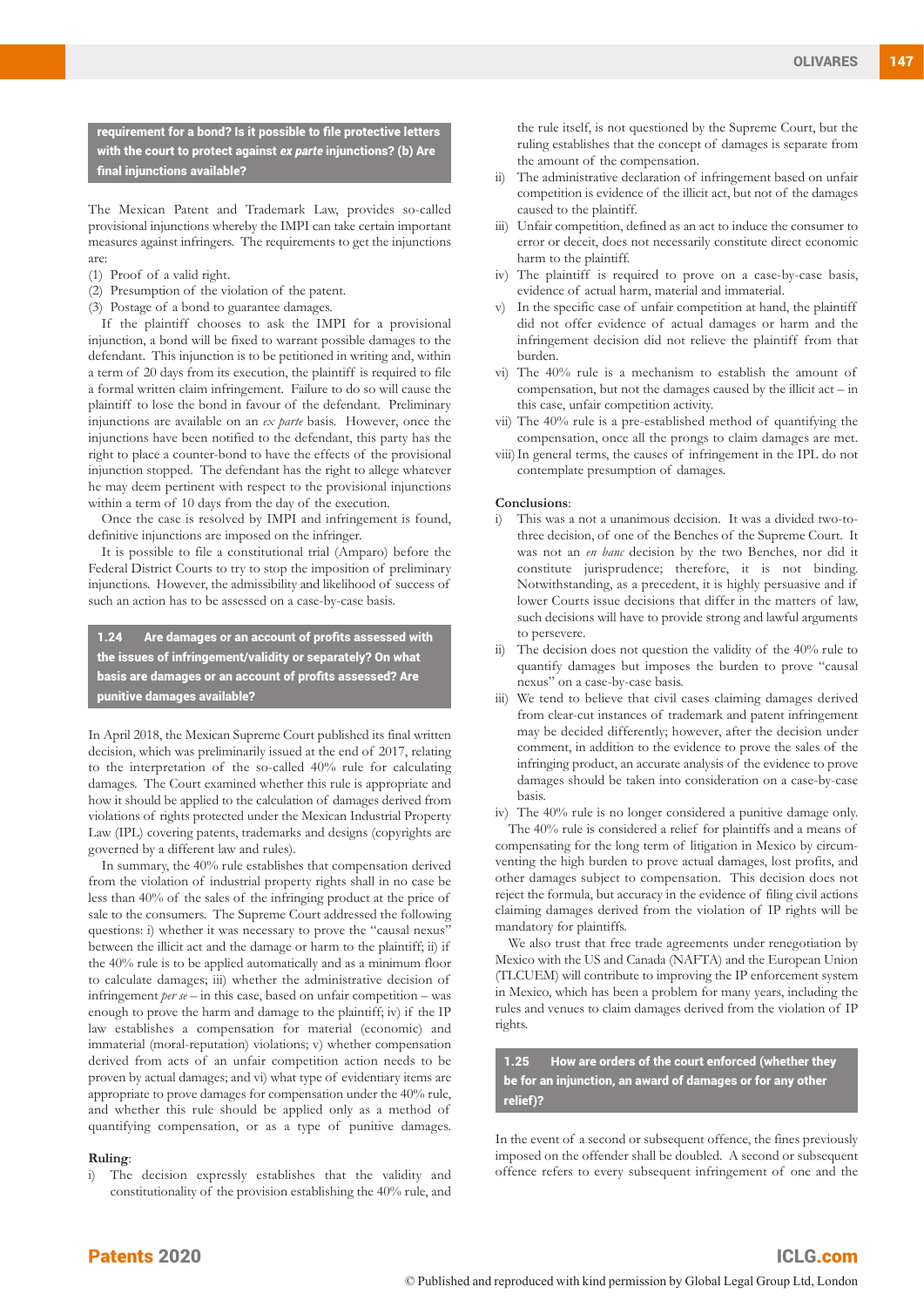same provision, committed within the two years following the date on which the ruling on the infringement was handed down.

Likewise, closures may be ordered in the decision that rules on the infringement, in addition to a fine or without a fine having been imposed. There shall be grounds for permanent closure when the establishment has been temporarily closed twice within a period of two years if, during said period, the infringement is repeated regardless of whether the location thereof has changed.

Criminal actions for patent infringement are available for reoffence cases. In accordance with the provisions of our IP Law, re-offence is found when a party infringes a patent after a final and beyond-shadow-of-appeal decision from the IMPI declaring the infringement. This re-offence is considered a felony that can be pursued *ex officio* or *ex parte* through the Federal District Attorney Office (PGR). This felony can be punished with up to six years of imprisonment and a fine.

1.26 What other form of relief can be obtained for patent infringement? Would the tribunal consider granting crossborder relief?

Other forms of relief are orders to stop the infringement activity, fines and closure of the facilities where the infringement activities take place. Costs and attorneys' fees can be recovered in a civil claim for damages and lost profits. This takes place after the IMPI has declared the administrative infringement. The civil Courts follow a specific scheme for reasonable attorneys' fees, regardless of whether this table reflects the actual fees charged.

Criminal sanctions in the event of recidivism are also contemplated in the IP Law.

1.27 How common is settlement of infringement proceedings prior to trial?

Is very unusual to settle cases before the decision is reached, because there are very few incentives for both parties to settle; that is because contingency derived from the infringement proceedings requires a final decision and this would be a long period of time, therefore neither plaintiff nor defendant would face the corresponding recovery/contingency of damages as an actual or imminent situation.

1.28 After what period is a claim for patent infringement time-barred?

The IMPI's current criterion is that the time limit for seeking a remedy is during the life term of the patent. Once the patent has expired, an action may not be brought for events that took place before the end of the life term (we consider that the IMPI is wrong in this consideration and it is under appeal). A defence of laches has not been tested before the Courts; therefore, legally speaking, a specific time limit exists in the IP Law to bring an infringement action during the life term of the patent.

However, there is a two-year limitation period to pursue a civil action for damages; therefore, this statutory term to claim damages should be taken into consideration when looking at the timing to file infringing actions.

1.29 Is there a right of appeal from a first instance judgment, and if so, is it a right to contest all aspects of the judgment?

Appeals against the IMPI can be brought either before the specialised IP Division of the Federal Administrative Court, or before the IMPI itself through a review recourse. Decisions by either Court can be appealed in a final stage before Federal Circuit Courts.

1.30 What are the typical costs of proceedings to first instance judgment on (i) infringement, and (ii) validity? How much of such costs are recoverable from the losing party?

Government fees are minimal in the administration of patent infringements and there are no government costs in the subsequent appeal stages.

Costs and attorneys' fees may be recovered in a civil claim for damages and lost profits.

1.31 For jurisdictions within the European Union: What steps are being taken in your jurisdiction towards ratifying the Agreement on a Unified Patent Court, implementing the Unitary Patent Regulation (EU Regulation No. 1257/2012) and preparing for the unitary patent package? Will your country host a local division of the UPC, or participate in a regional division? For jurisdictions outside of the European Union: Are there any mutual recognition of judgments arrangements relating to patents, whether formal or informal, that apply in your jurisdiction?

Needless to say, Mexico is not part of the European Union but, as a clarification, there is no binding mandatory provision in the Mexican legal system that would oblige the IMPI and the Mexican Courts to recognise foreign judgments related to patents; this applies for infringement and validity rulings abroad.

However, those decisions in jurisdictions abroad would be evaluated and can be persuasive as documentary evidence.

In some cases, if the factual pattern and evidence are very similar to the case under review in Mexico, the case ruled in another jurisdiction may have relevant weight when the case is decided in **Mexico** 

Mexico will not host a local division of the UPC or participate in a regional division.

#### **Patent Amendment**

2.1 Can a patent be amended *ex parte* after grant, and if so, how?

According to Article 61 of the Industrial Property Law, the text or drawings of a granted patent may only be amended by the patent owner in the following circumstances:

(1) to correct any obvious or form errors; and

(2) to limit the scope of the claims.

The authorised changes shall be published in the Official Gazette. An amendment after allowance is requested in writing to the Mexican Patent Office, briefly explaining the reasons underlying the errors that are being corrected or the limitations being introduced to the claims.

2.2 Can a patent be amended in *inter partes* revocation/ invalidity proceedings?

In an invalidity action requested by a third party, which may result in a partial nullity of the patent, limiting the scope of the patent, a voluntary amendment would be allowed in an *inter partes* proceeding

ICLG.com © Published and reproduced with kind permission by Global Legal Group Ltd, London

<sup>148</sup> Mexico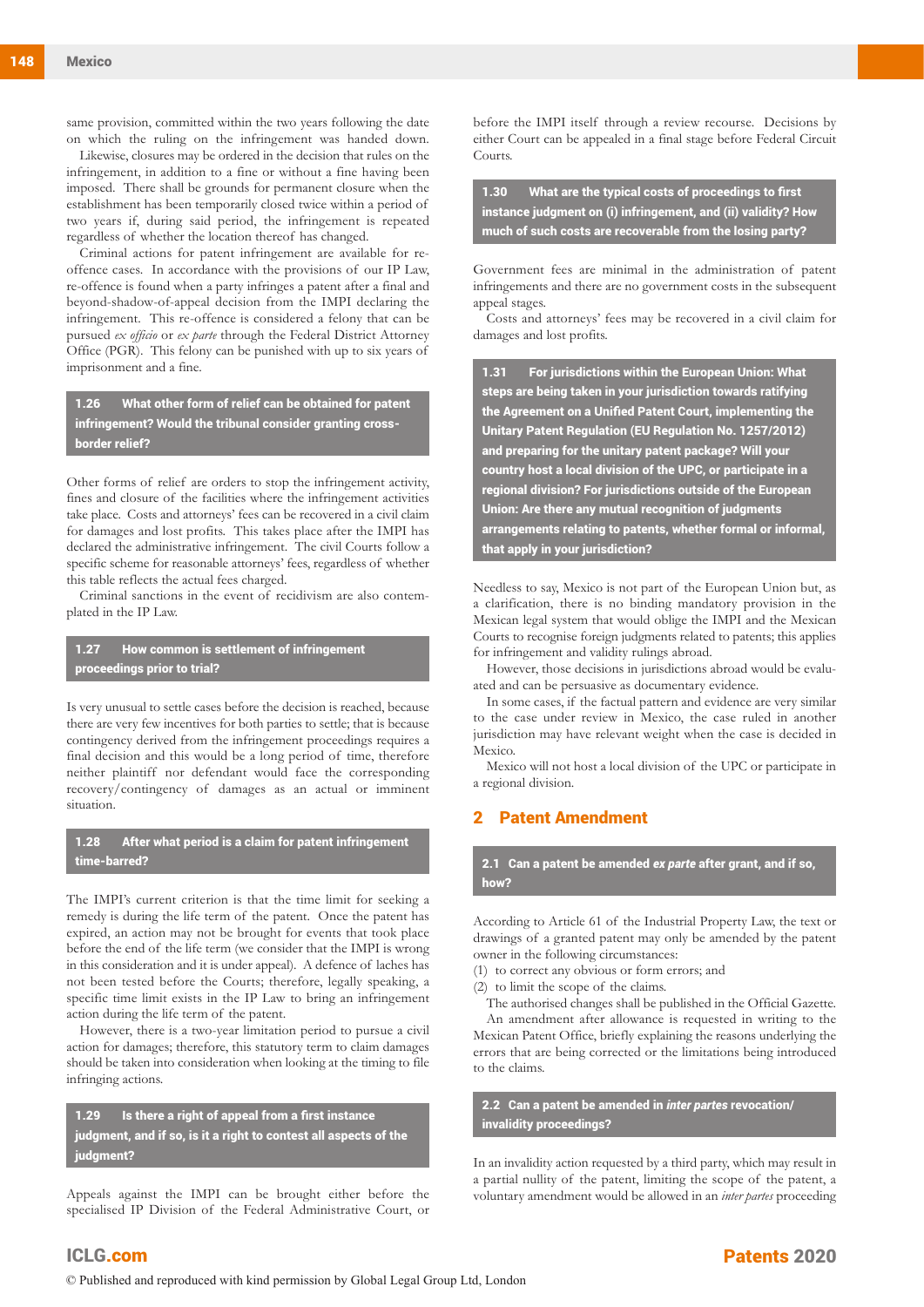if both parties agree and if the general rules of the civil law should be followed; although, due to the silence of the Law, the IMPI has some difficulty in resolving petitions of limitations during litigation.

2.3 Are there any constraints upon the amendments that may be made?

The amendments are restricted to correcting any obvious or form errors, and to limiting the scope of claims, on case-by-case basis; it is generally advisable to review how the patent to be limited was enforced.

#### 3 Licensing

3.1 Are there any laws which limit the terms upon which parties may agree a patent licence?

It is possible to record a licence either onto a granted patent or in a pending application, so that the same may be opposed against third parties.

The limitation to the terms upon which parties may agree a patent licence are found in Article 66, which establishes that the term of the licence may not exceed the natural term of the patent itself and may not be recorded when a patent has already elapsed.

Article 67 establishes the chance for the owner to grant further licences unless expressly agreed to the contrary.

It is important to mention that the law indicates that the licensee may exert defensive rights over the patent, unless specifically accorded, while working by licensee inures to the benefit of the licensor.

Finally, in regard to the cancellation of the licence recordal, the Industrial Property Law establishes that the cancellation occurs when:

(1) the same should be requested by both the licensee and the licensor jointly:

- (2) the patent lapses or is declared null; or
- (3) there is a Court order.

3.2 Can a patent be the subject of a compulsory licence, and if so, how are the terms settled and how common is this type of licence?

The law states that after three years starting from the date of grant of the patent, or four years from the filing date, whichever is later, anyone may request from the IMPI the grant of a compulsory licence when it has not been used, except if it duly justifies an exit.

The same Article also establishes that there will be no grant of a compulsory licence when the holder of the patent or a licensee has been carrying the importation of the patented product or the product obtained by the patented process. Further, Article 69 states that the working of a patent by a licensee will be deemed to be worked by its holder, provided that the licence was recorded with the IMPI. Article 71 states that the party applying for a compulsory licence shall have the technical and economical capacity to efficiently work the patented invention.

On the other hand, Article 72 establishes that before the grant of the first compulsory licence, the IMPI will provide the patentee with the opportunity to begin working the patent within a term of one year from the date of personal notification given to him. Following a hearing with the parties, the IMPI will decide on the grant of a compulsory licence, and if the IMPI decides to grant it, it will set forth its duration, conditions, field of application and amount of royalties that correspond to the holder of the patent.

We are not aware that any compulsory licence has been granted in recent years. In any event, the royalties are established by the IMPI after a hearing with the parties and they should be fair and reasonable.

#### **Patent Term Extension**

4.1 Can the term of a patent be extended, and if so, (i) on what grounds, and (ii) for how long?

The Mexican Regulations do not establish the possibility of patent life term extensions. However, it is important to mention that NAFTA establishes the possibility, but not an obligation, of patent life term extensions when the Health Authority delays the process to obtain a marketing authorisation for a patented product. But Mexico has not adopted the patent life term extensions in its domestic Law.

The IMPI does not allow an extension on patent terms, as said term extensions are not provided in the Patent Law *per se*; please be advised that our law firm has achieved corrections gaining more time in the expiration date of patents through legal proceedings only for pipeline patents, granted in accordance with Transitory Article 12 of the Mexican Law for the Promotion and Protection of Industrial Property Law, enacted back in June 1991.

#### **Patent Prosecution and Opposition**

5.1 Are all types of subject matter patentable, and if not, what types are excluded?

The following subject matter is not patentable in Mexico:

- (1) essentially biological processes for obtaining, reproducing and propagating plants and animals;
- (2) biological and genetic material as found in nature;
- (3) animal breeds;
- (4) the human body and the living matter constituting it; and (5) plant varieties.
- On the other hand, the following subject matter is not considered as invention in Mexico:
- (1) theoretical or scientific principles;
- (2) discoveries that consist of making known or revealing something that already existed in nature, even though it was previously unknown to man;
- (3) diagrams, plans, rules and methods for carrying out mental processes, playing games or doing business, and mathematical methods;
- (4) computer programs;
- (5) methods of presenting information;
- (6) aesthetic creations and artistic or literary works;
- (7) methods of surgical, therapeutic or diagnostic treatment applicable to the human body and to animals; and
- (8) juxtaposition of known inventions or mixtures of known products, or alteration of the use, form, dimensions or materials thereof, except where in reality they are so combined or merged that they cannot function separately or where their particular qualities or functions have been so modified as to produce an industrial result or use not obvious to a person skilled in the art.

5.2 Is there a duty to the Patent Office to disclose prejudicial prior disclosures or documents? If so, what are the consequences of failure to comply with the duty?

There is no duty to disclose prejudicial prior art or documents.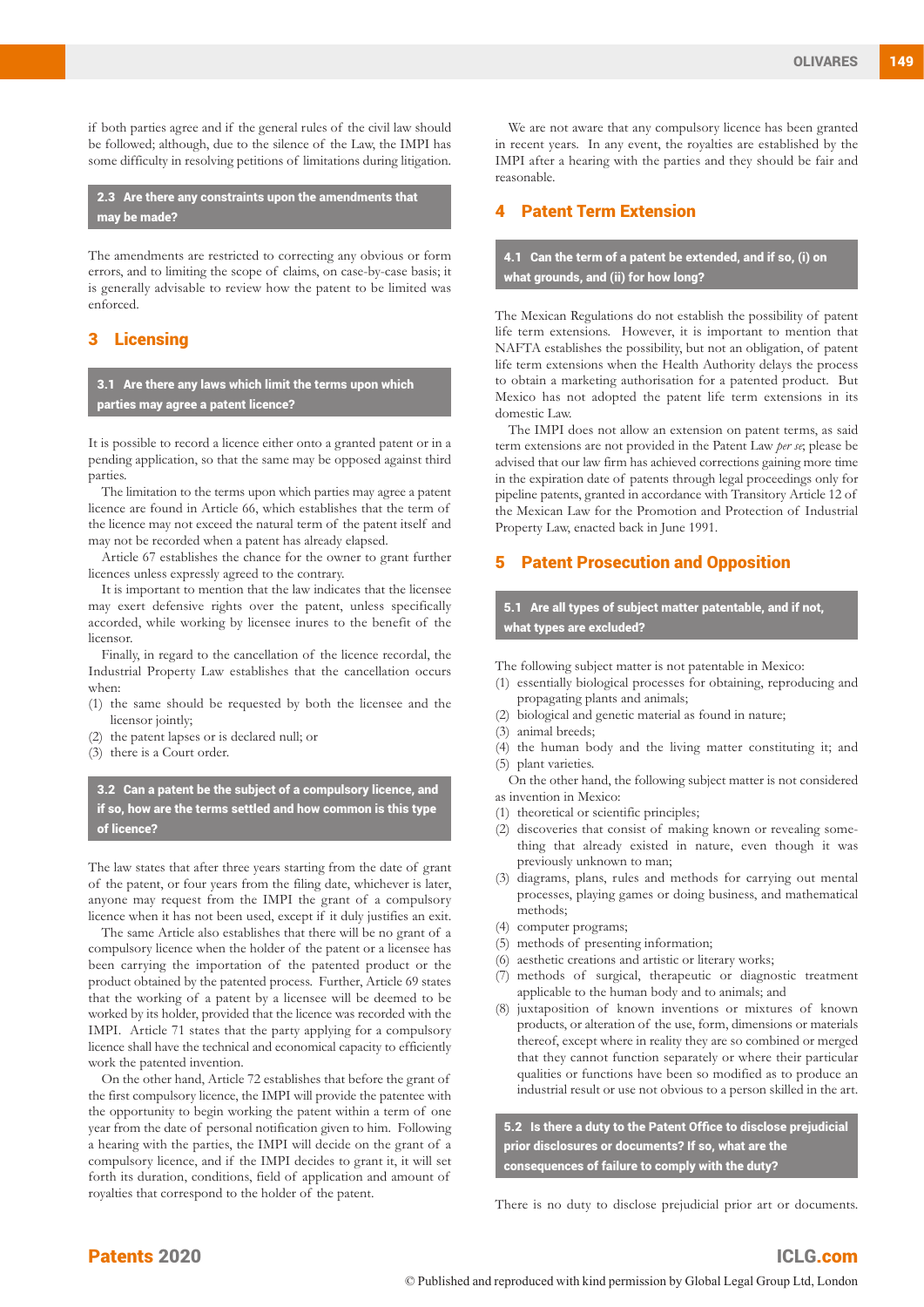#### 5.3 May the grant of a patent by the Patent Office be opposed by a third party, and if so, when can this be done?

In a period of two months after the publication of the patent application, information related to patentability of an invention can be filed before the IMPI by a third party. It is worth mentioning that there is a project to amend the Patent Law to reduce the six-month period to two months, in order to speed up the procedure. If filed, the information may be considered at the Examiner's discretion and it will not suspend the application process. The person filing the information will not be considered a party and will not have access to the patent file or immediate legal standing to challenge a granted patent.

After a patent is granted, anyone can inform the IMPI of causes of invalidity. The authority may consider such information discretionally to initiate an *ex officio* cancellation proceeding.

#### 5.4 Is there a right of appeal from a decision of the Patent Office, and if so, to whom?

Appeals against decisions of the IMPI can be brought either before a specialised IP Division of the Federal Court for Tax and Administrative Affairs, or before Federal District Judges. Decisions by either Court can be appealed in a final stage before Federal Circuit Courts.

5.5 How are disputes over entitlement to priority and ownership of the invention resolved?

Disputes over entitlement to priority and ownership of the invention are resolved by the IMPI. A final decision issued by the IMPI may be appealed (see question 5.4).

#### 5.6 Is there a "grace period" in your jurisdiction, and if so, how long is it?

The Industrial Property Law contemplates a one-year grace period, as follows:

"**Article 18**. The disclosure of an invention shall not prevent it from continuing to be considered new where, within the 12 months prior to the filing date of the patent application or, where applicable, the recognized priority date, the inventor or his assignee has made the invention known by any means of communication, by putting it into practice or by displaying it at a national or international exhibition. When the corresponding application is filed, the evidentiary documents shall be included in the manner laid down in the Regulations under this Law. The publication of an invention contained in a patent application or in a patent granted by a foreign office shall not be regarded as corresponding to any of the situations referred to in this Article."

In order to benefit from the grace period, it is required to file a declaration stating the date, place and means of disclosure, together with the Mexican patent application.

#### 5.7 What is the term of a patent?

The term of a patent is 20 years from the filing date. No extensions of term are available in Mexico.

#### 5.8 Is double patenting allowed?

Double patenting is not allowed in Mexico.

#### 6 Border Control Measures

6.1 Is there any mechanism for seizing or preventing the importation of infringing products, and if so, how quickly are such measures resolved?

The Industrial Property Law establishes that there are available injunctions for infringement of patent rights on a provisional and permanent basis in Mexico. The Customs Law establishes the rules for implementing the same with the Mexican Customs.

Generally speaking, in order to grant a preliminary injunction, it is necessary to comply with certain requisites, such as that the holder of the industrial property right has applied to the products, packaging or wrapping of the products protected by the patent, the marking indications, or, by some other means, have made it public knowledge that there is a protected industrial property right.

Other pertinent requisites can be found in Article 199*bis* 1, which requires that the requesting party complies with the following as well: (1) Prove that they hold a patent right and any of the following in

addition:

- a) The existence of an infringement to his right.
- b) That the infringement to his right will be imminent. c) The existence of the likelihood of irreparable damages
- suffered. d) The existence of justified fear that the evidence will be destroyed, concealed or altered.
- (2) Grant sufficient bond in order to warrant the damages which would be caused to the person against whom the measures are demanded.
- (3) Provide the IMPI with the information necessary for the identification of the goods or establishments in which or where the infringement to industrial property rights is occurring.

In regard to the scope of the injunctions, the IMPI may order the alleged infringer or third parties to suspend or discontinue the acts constituting a violation of the provisions of law and the seizure of goods such as:

- (1) Objects manufactured or used illegally.
- (2) Objects, wrappers, containers, packaging, paperwork, advertising material and similar articles that infringe any industrial property right protected by the Industrial Property Law.
- (3) Signs, labels, tags, paperwork and similar articles that infringe any of the rights protected by the Industrial Property Law.
- (4) Implements or instruments intended or used for the manufacture, preparation or production of any alleged-to-infringe relevant industrial property rights. It is important to mention that the alleged infringer is entitled to file a counter-bond to obtain the lifting of the preliminary injunctions.

In regard to the time frame, once the legal requisites are fulfilled, normally preliminary injunctions are adopted and put into practice in a rather fast fashion that may range from two to seven days, depending on the need to implement the same; i.e. seizures at customs, due to the nature of the importation process and the need for a rather quick implementation, may take 48 hours.

Permanent injunctions are declared once the administrative infringement proceeding is finally decided.

#### 7 Antitrust Law and Inequitable Conduct

7.1 Can antitrust law be deployed to prevent relief for patent infringement being granted?

There is no precedent in Mexico of antitrust, unfair competition or business-related tort actions brought against patentees for the use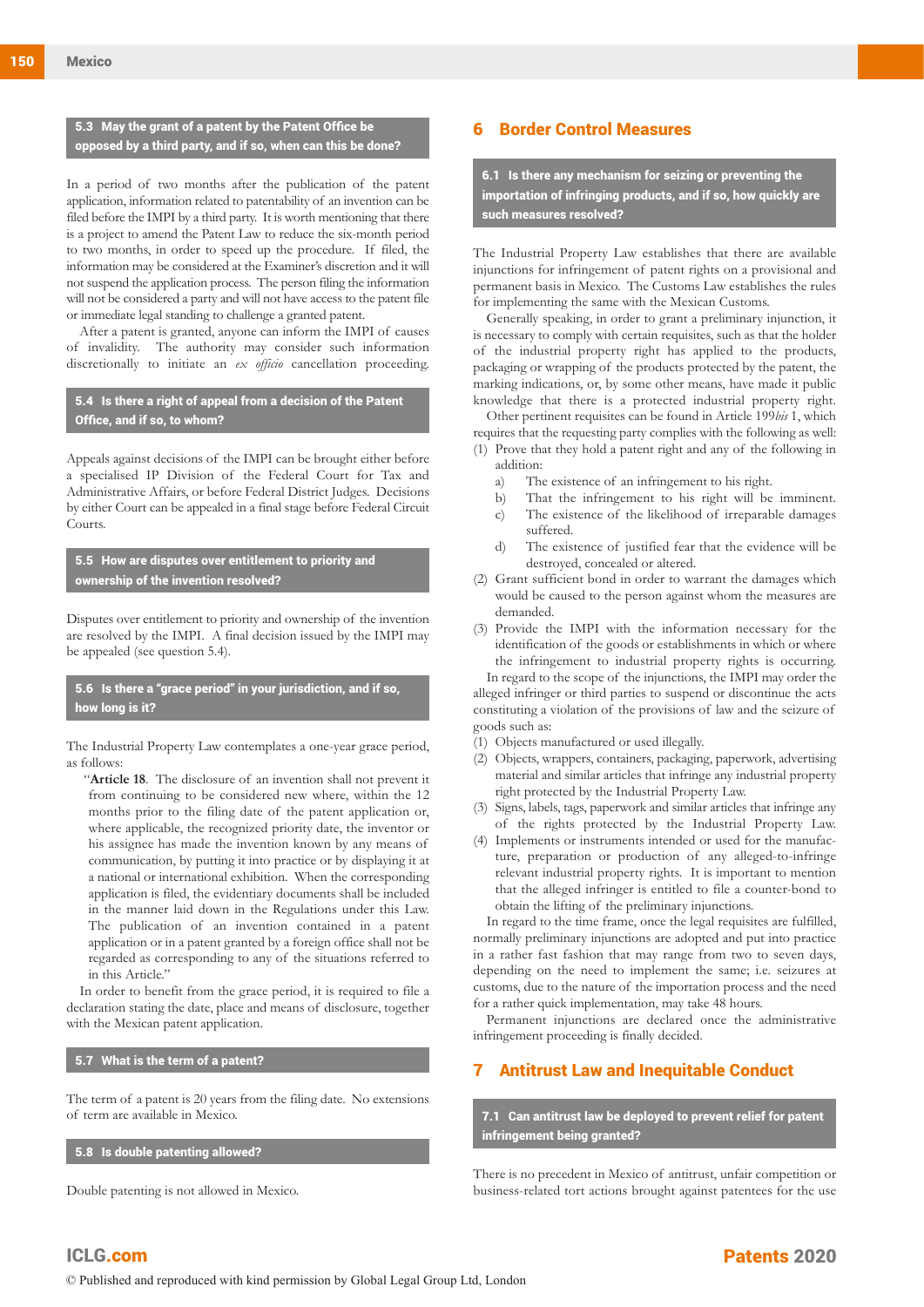of a patent. Courts generally consider that the use of a state-given right cannot constitute a violation in these areas.

7.2 What limitations are put on patent licensing due to antitrust law?

An action could theoretically be brought for activities falling outside the scope of a patent, such as non-competition agreements for products that are not covered by the claims, product-tying within that scope, or unfair competition activities such as advertising that a product is better than an alternative for the sole reason of it having a patent. Actions could also be brought before the Antitrust Commission for other forms of abuse of patent rights, such as clearly unfounded attempts to enforce a patent.

On July 20, 2016, the Mexican Antitrust Commission (known by its Spanish acronym, COFECE) announced that it will conduct a study regarding competition concerns over pharmaceutical products with lapsed patents. This is the first time such a study has been undertaken in Mexico.

The Commission will first analyse the rationale behind the fact that there are approximately 350 products listed in the National Formulary with sole suppliers, although around 63% of these products have lapsed patents.

COFECE emphasised that this analysis should not be considered in any way as a prejudgment of potential misconducts. It pointed out that this assessment aims to provide Mexican Regulatory Agencies with recommendations on how to encourage competition and correct inefficiencies.

We consider that the COFECE official communication in this regard contains several flaws and confuses concepts in order to justify the study. For example, the Commission provides data concerning out-of-pocket expenses of the private sector to explain its reasoning for reviewing public acquisitions of medical products; however, these are separate realms governed by various factors and rules and are not necessarily related.

7.3 In cases involving standard essential patents, are technical trials on patent validity and infringement heard separately from proceedings relating to the assessment of fair reasonable and non-discriminatory (FRAND) licences? Do courts grant FRAND injunctions, i.e. final injunctions against patent infringement unless and until defendants enter into a FRAND licence?

Yes. The technical trials on patent validity and infringement are heard by the IMPI, whereas proceedings relating to the assessment of FRAND licences are heard by the COFECE.

There is no precedent in which FRAND injunctions were granted against patent infringement. However, the COFECE has broad faculties to impose injunctions, thus it may be argued that such authority could order the stay of a patent infringement case until a proceeding concerning a FRAND licence is decided or even a final injunction against patent infringement.

#### 8 Current Developments

8.1 What have been the significant developments in relation to patents in the last year?

On March 13, 2018, amendments to certain chapters of the Industrial Property Law were published in the Mexican Official Diary. All the amendments came into force on April 27, 2018.

Among the main changes related to patents, industrial designs, and utility models, the amendments:

- define ambiguous terms in the IP Law, including with respect to the requirement for novelty for industrial designs, which currently does not define the terms "*independent creation*" or "significantly" as stated in the following provision: "Designs that are of independent creation and which differ significantly from known designs or combinations of known features of designs shall be considered as novel…[…]";
- require a statement of the product to which the design will be applied;
- modify the term of protection for designs by changing it to a term of five years, with five possible renewal periods, that is, protection could last up to 25 years, instead of one 15-year term;
- provide that industrial designs granted before the entry into force of these amendments can be renewed for two five-year periods, after the expiration of the 15-year period. Renewal petition is due within the last six months of the 15-year protection term originally granted;
- provide that industrial designs under prosecution may enjoy the amendments to the law if a petition is filed between April 27, 2018 and June 11, 2018;
- provide that design and utility model applications be published after formal examination is complete. Currently, designs and utility models are only published once granted;
- provide that, for all patents, designs, and utility models, divisional applications will be published after the formal examination is complete. Currently, they are not published until granted;
- provide that, once a patent, utility model or industrial design application is published, it will be open to public inspection. Under the current law, such applications can be consulted only by the applicant, the applicant's representative or other authorised persons until they have been granted; and
- reduce the term provided for third parties to submit "prior art submissions" after publication of an application from six weeks to two months.

Overall, the amendments will be positive for the Mexican IP system, as they provide certainty and fill in several gaps in the IP Law.

8.2 Are there any significant developments expected in the next year?

The main developments expected in the near future are the obligations that Mexico is going to adopt in the renegotiation and modernisation of free trade agreements: the CPTPP with 10 countries; NAFTA with the US and Canada; and TLCUEM with the European Union. These three FTOs have IP chapters. At the time of writing, this article of the CPTPP had been ratified by the Mexican Senate, the renegotiations of the TLCUEM finished and the last round of renegotiations of NAFTA was underway.

TLCUEM has very few provisions related to patents but contemplates the possibility of something similar to the Supplementary Patent Certificates (SPCs) to compensate for the delay in granting the approvals of Marketing Authorisations.

On March 8, 2018, 11 countries signed the free trade agreement formerly known as the Trans-Pacific Partnership (TPP), which has been renamed the "Comprehensive and Progressive Agreement for Trans-Pacific Partnership" (CPTPP). The signing members are: Australia; Brunei; Canada; Chile; Japan; Malaysia; Mexico; New Zealand; Peru; Singapore; and Vietnam.

The key differences between the original TPP and the recently signed CPTPP are: 1) the absence of the United States as a participating member; and 2) some substantial provisions contemplated by the former TPP that are now suspended in the CPTPP, including several relating to IP and the life sciences listed below: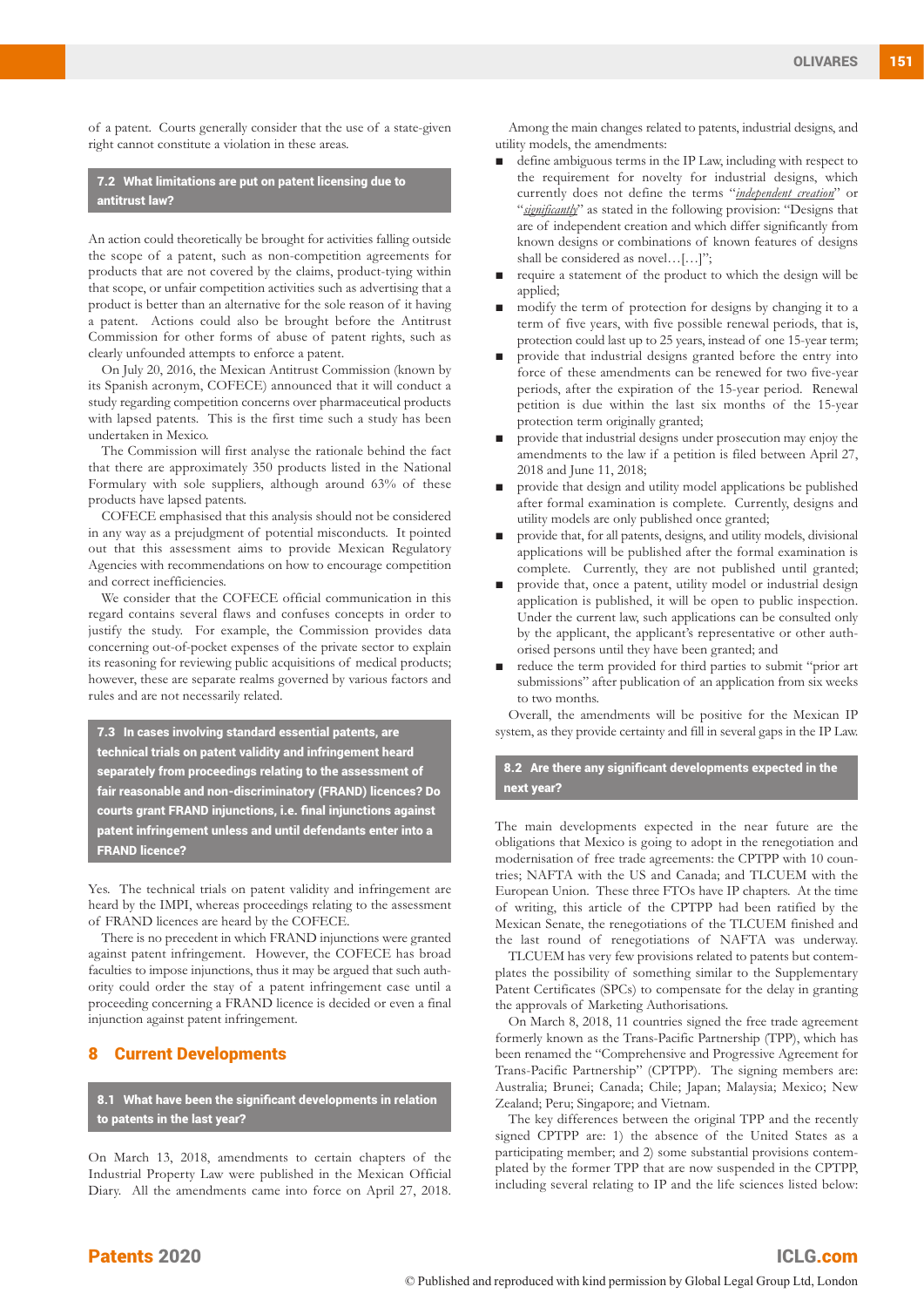- (1) Patentable Subject Matter Article 18.37.2 and 18.37.4 (Second Sentence).
- (2) Patent Term Adjustment for Unreasonable Granting Authority Delays – Article 18.46.
- (3) Patent Term Adjustment for Unreasonable Curtailment Article 18.48.
- (4) Protection of Undisclosed Test or Other Data Article 18.50.
- (5) Biologics Article 18.51.\* \*Source: *Intellectual Property Watch*, William E. New (http://www.ip-watch.org/2017/11/16/tpp-texts-showsuspended-ip-provisions/).
- The following developments are also worthy of note:
- I. The TPP contemplated that Regulatory Data Protection (RDP) should be no less than three years for new formulations, new indications, or new methods of administration, and no less than five years for new chemicals. Two options for biologics were provided by the TPP, the better option being no less than eight years of RDP.

As this matter has been suspended, we consider that Mexico will continue granting five years of RDP for chemicals. Certain legal strategies will be required to achieve protection for new indications of orphan drugs and biologics.

- II. Patent Linkage is not suspended in the CPTPP.
- III. Regarding patent term adjustments due to unreasonable delays in patent prosecution and unreasonable curtailment on patent protection due to the regulatory processes, taking into consideration that this issue has been suspended, the patent term under domestic law will remain in place, i.e. the life term of a patent for a non-extendable 20 years as from the international filing date.

We expect patent law in Mexico to be further impacted by NAFTA 2.0; however, at the time of writing, the last round of negotiations was taking place in Washington, D.C. and no text was available.

8.3 Are there any general practice or enforcement trends that have become apparent in your jurisdiction over the last year or so?

The recent trend in patent litigation is the debate on the amendments of granted patents post or during the invalidity proceedings; the IMPI and the Courts have issued their final position on this situation. Our opinion is that amendments to patents can be conducted as long as the patent is in force; whether the amendments would impact an invalidation action, that should be decided on a case-by-case basis, but it is not legal to refuse amendments or patents under the argument that the patent has already been challenged.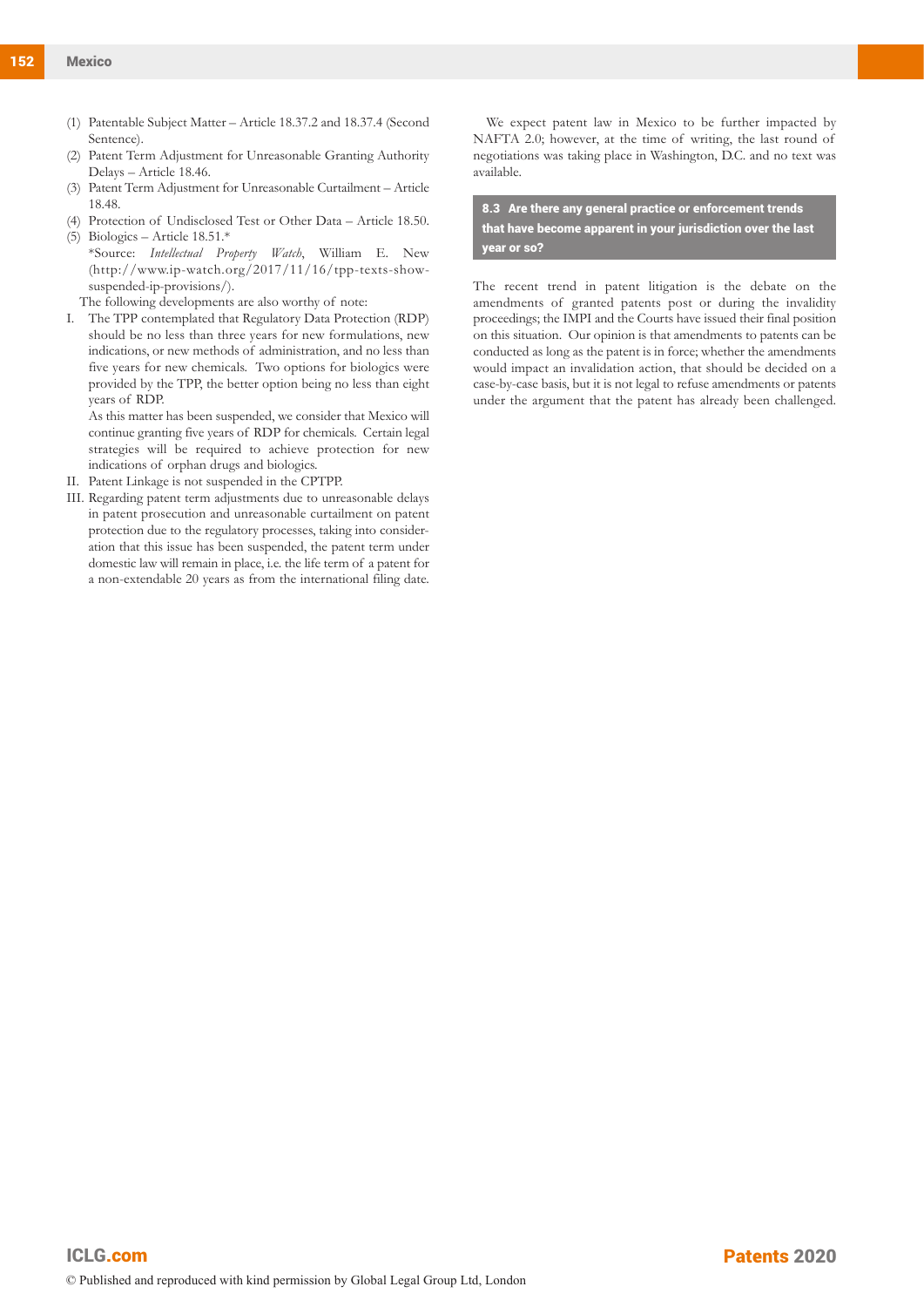

Daniel Sanchez y Bejar joined OLIVARES in 2000 and became a partner in 2011. He is one of the leading intellectual property (IP) and administrative litigators in Mexico and is recognised by industry rankings and publications including *Chambers Latin America*, *IAM Patent 1000*, and *WTR 1000*. Mr. Sanchez's work is extensive, with experience in prosecution and litigation across all areas of IP, including trademarks, copyrights, patents and unfair competition. His broad background allows him to tailor enforcement strategies to a range of needs. His practice is focused in litigation and regulatory matters, with a specialisation in life sciences and technology. Mr. Sanchez co-chairs OLIVARES' Litigation Team, the Patent Team and the IT industry group. His team is focused on litigation before the Mexican Institute of Industrial Property (IMPI) and the Federal Courts and in patent prosecution before IMPI. As one of the few regulatory and administrative litigation experts in Mexico, Mr. Sanchez guided the development and implementation of a revolutionary and proprietary software system that replicates the drug naming and labelling approval process within COFEPRIS, Mexico's health ministry.

#### OLIVARES

Pedro Luis Ogazón # 17, Col. San Ángel, C.P. 01000, Delegación Álvaro Obregón Mexico City Mexico

Tel: +52 55 5322 3088 Email: daniel.sanchez@olivares.mx URL: www.olivares.mx



Sergio Luis Olivares Lobato, Jr. joined OLIVARES in 1987 and has been practising intellectual property (IP) law for more than three decades. He has been a partner since 1994 and Chairman of the firm's Management Committee since 2009. He is proficient across all areas of IP law, but works most closely with the firm's Patent Group. Mr. Olivares is highly recommended by leading industry publications and directories as a leader in IP. He has been integral to OLIVARES' expansion into new and innovative practice areas; has been at the helm of cases that are helping to shape the standard for evaluating inventive step and novelty for pharmaceutical patents; and was involved in a landmark Supreme Court case that changed the landscape for unfair competition enforcement in Mexico. Mr. Olivares received his J.D. from the Universidad Intercontinental in 1991 and graduated from the Franklin Pierce Center for Intellectual Property in 1993.

#### OLIVARES

Pedro Luis Ogazón # 17, Col. San Ángel, C.P. 01000, Delegación Álvaro Obregón Mexico City Mexico

Tel: +52 55 5322 3080 Email: sergio.olivares@olivares.mx URL: www.olivares.mx



José Alejandro Luna Fandiño joined OLIVARES in 1996 and has been a partner since 2005. He co-chairs the firm's Life Sciences & Pharmaceutical Law industry group and coordinates the Litigation department. Among his career achievements, Mr. Luna sponsored an important proposal to modify Mexico's litigation and enforcement systems that made it easier to obtain monetary compensation for violations of IP rights and spearheaded a 10-year litigation strategy that resulted in an important precedent for the patent linkage regulation and life terms of pipeline patents in Mexico. His peers have alternately dubbed him "an extraordinary litigator", and "a knowledgeable IP practitioner offering creative and cost-effective advice", according to *IAM Patent 1000*, which ranked him in the gold band for litigation. Mr. Luna received his LL.M., Intellectual Property Law, in 2002 from the Franklin Pierce Law Center, his *Juris* Doctor from Universidad Latinoamericana in 1996, and is working on his doctoral thesis.

#### OLIVARES

Pedro Luis Ogazón # 17, Col. San Ángel, C.P. 01000, Delegación Álvaro Obregón Mexico City Mexico

Tel: +52 55 5322 3080 Email: alejandro.luna@olivares.mx URL: www.olivares.mx

OLIVARES began in 1969 as an intellectual property boutique. Today, the IP Practice serves many different industries, receives numerous awards for excellence in legal service, and leads the charge in protecting clients' valuable IP assets. Whether navigating complex pharmaceutical patent regulations, developing trademark protection strategies, or litigating copyright disputes, OLIVARES gets results.

The award-winning patent attorneys and engineers specialise in the fields of chemistry, biotechnology, pharmacology, mechanics, electronics, computer programs (software), bioinformatics and nanotechnology, among others, and work with some of the world's largest companies to help secure patent rights in Mexico and across Latin America.

Now, with more than 40 years in business, OLIVARES continues its legacy of excellence in client service and attracts clients from all areas of Mexico in addition to clients from foreign countries needing counsel regarding Mexican laws, regulations and cases.

www.olivares.mx